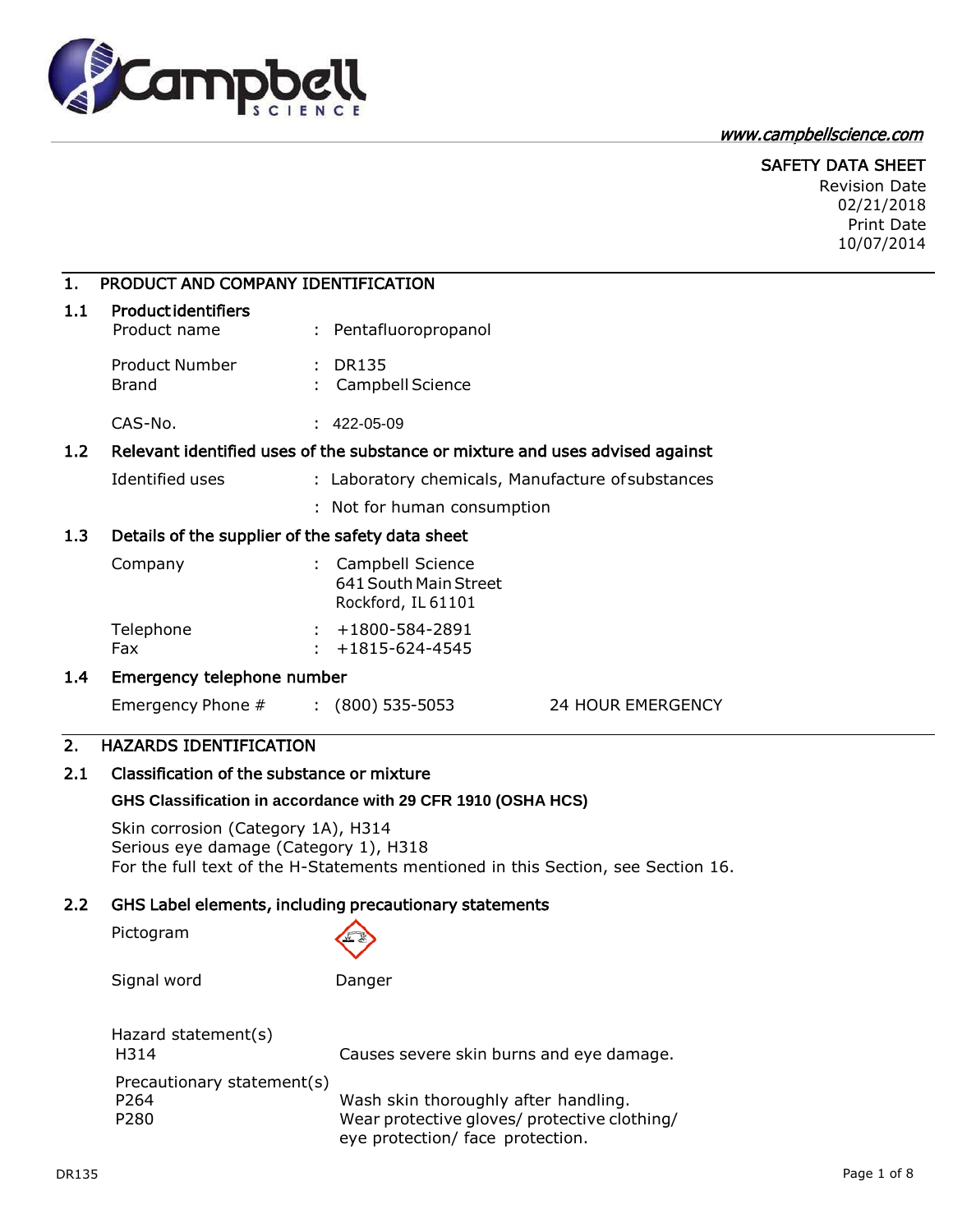| $P301 + P330 + P331$ | IF SWALLOWED: Rinse mouth. Do NOT induce vomiting.                                                                                  |
|----------------------|-------------------------------------------------------------------------------------------------------------------------------------|
| $P302 + P352$        | IF ON SKIN: Wash with plenty of soap and water.                                                                                     |
| $P304 + P340$        | IF INHALED: Move victim to fresh air and keep at rest in a position<br>comfortable for breathing.                                   |
| $P305 + P351 + P338$ | IF IN EYES: Rinse cautiously with water for several minutes. Remove<br>contact lenses, if present and easy to do. Continue rinsing. |
| P321                 | Specific treatment (see supplemental first aid instructions on this label).                                                         |
| P362                 | Take off contaminated clothing and wash before reuse.                                                                               |
| P405                 | Store locked up.                                                                                                                    |
| P501                 | Dispose of contents/ container to an approved waste disposal plant.                                                                 |

## 2.3 Hazards not otherwise classified (HNOC) or not covered by GHS - none

# 3. COMPOSITION/INFORMATION ON INGREDIENTS

#### 3.1 Substances

| Synonyms         | : PFPOH                                               |
|------------------|-------------------------------------------------------|
| Formula          | $\div$ C <sub>3</sub> H <sub>3</sub> F <sub>5</sub> O |
| Molecular Weight | : $150.05$ g/mol                                      |
| CAS-No.          | $: 422 - 64 - 0$                                      |
| EC-No.           | $: 207 - 012 - 7$                                     |

#### Hazardous Components

| Component           | Classification                        | Concentration |
|---------------------|---------------------------------------|---------------|
| Pentafluoropropanol |                                       |               |
|                     | Skin Irrit. 2; Eye Irrit. 2A;<br>H314 |               |

For the full text of the H-Statements mentioned in this Section, see Section 16.

# 4. FIRST AID MEASURES

## 4.1 Description of first aid measures

#### General advice

Consult a physician. Show this safety data sheet to the doctor in attendance. Move out of dangerous area.

#### If inhaled

If breathed in, move person into fresh air. If not breathing, give artificial respiration. Consult a physician.

#### In case of skin contact

Wash off with soap and plenty of water.

#### In case of eye contact

Rinse thoroughly with plenty of water for at least 15 minutes and consult a physician.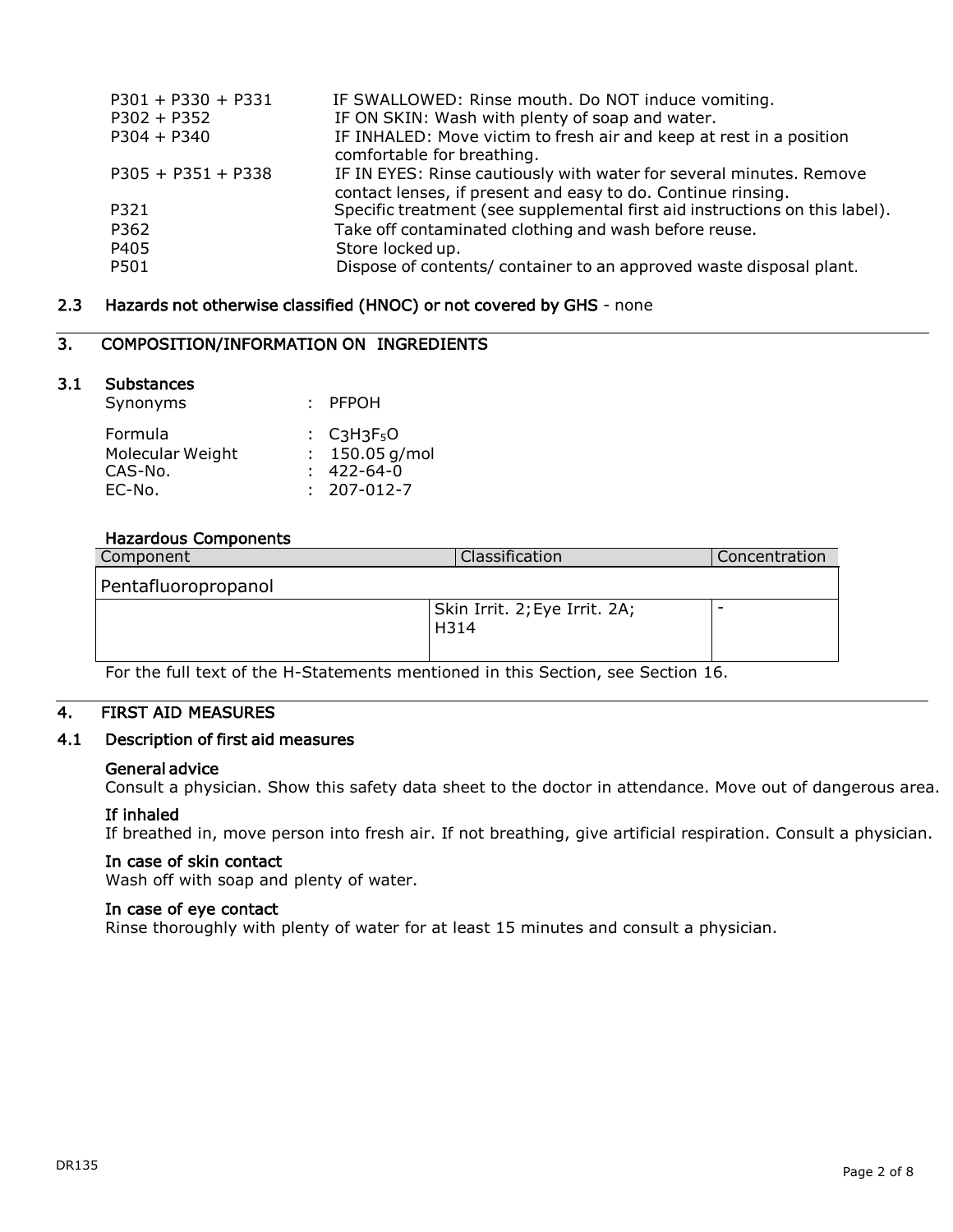# If swallowed

Do NOT induce vomiting. Never give anything by mouth to an unconscious person. Rinse mouth with water. Consult a physician.

# 4.2 Most important symptoms and effects, both acute and delayed

The most important known symptoms and effects are described in the labeling (see section 2.2) and/or in section 11.

4.3 Indication of any immediate medical attention and special treatment needed no data available

# 5. FIREFIGHTING MEASURES

## 5.1 Extinguishing media

```
Suitable extinguishing media
```
Use water spray, alcohol-resistant foam, dry chemical or carbon dioxide.

5.2 Special hazards arising from the substance or mixture Carbon oxides, Hydrogen fluoride

# 5.3 Advice for firefighters

Wear self contained breathing apparatus for firefighting if necessary.

5.4 Further information

no data available

# 6. ACCIDENTAL RELEASE MEASURES

#### 6.1 Personal precautions, protective equipment and emergency procedures

Use personal protective equipment. Avoid breathing vapors, mist or gas. Ensure adequate ventilation. Evacuate personnel to safe areas.

For personal protection see section 8.

#### 6.2 Environmental precautions Do not let product enter drains.

6.3 Methods and materials for containment and cleaning up Soak up with inert absorbent material and dispose of as hazardous waste. Keep in suitable, closed containers for disposal.

#### 6.4 Reference to other sections

For disposal see section 13.

#### 7. HANDLING AND STORAGE

#### 7.1 Precautions for safe handling

Avoid contact with skin and eyes. Avoid inhalation of vapor or mist. Flash back possible over considerable distance. Normal measures for preventive fire protection. For precautions see section 2.2.

#### 7.2 Conditions for safe storage, including any incompatibilities

Store in a well-ventilated, cool, dry place at room temperature (55-70 °F). Containers which are opened must be carefully resealed and kept upright to prevent leakage.

#### 7.3 Specific end use(s)

Apart from the uses mentioned in section 1.2 no other specific uses are stipulated.

# 8. EXPOSURE CONTROLS/PERSONAL PROTECTION

#### 8.1 Control parameters

#### Components with workplace control parameters

Contains no substances with occupational exposure limit values.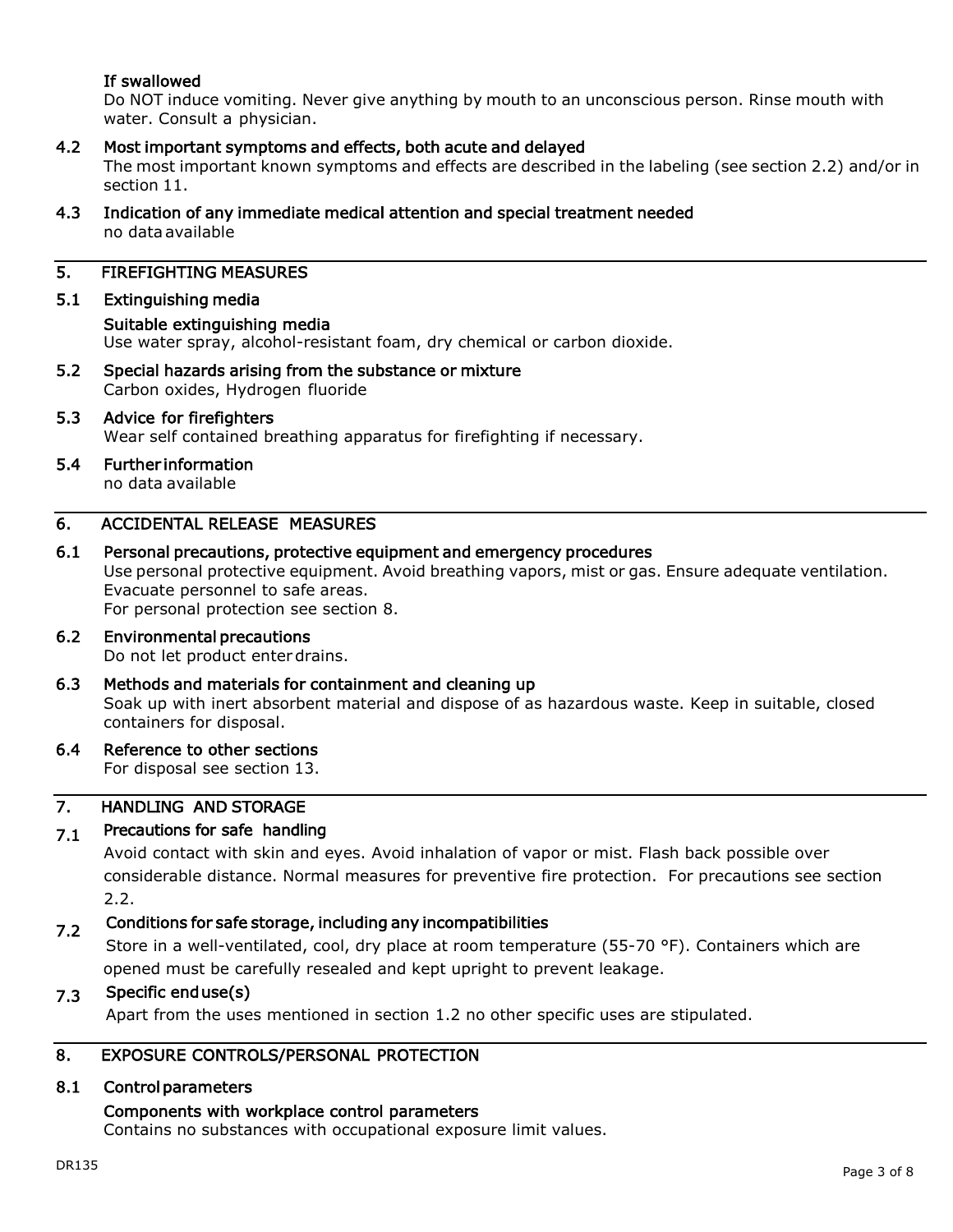# 8.2 Exposure controls

# Appropriate engineering controls

Handle in accordance with good industrial hygiene and safety practice. Wash hands before breaks and at the end of workday.

## Personal protective equipment

#### Eye/face protection

Face shield and safety glasses. Use equipment for eye protection tested and approved under appropriate government standards such as NIOSH (US) or EN 166(EU).

#### Skin protection

Handle with gloves. Gloves must be inspected prior to use. Use proper glove removal technique (without touching glove's outer surface) to avoid skin contact with this product. Dispose of contaminated gloves after use in accordance with applicable laws and good laboratory practices. Wash and dry hands.

Full contact

Material: Chloroprene Minimum layer thickness: 0.6 mm Break through time: > 480 min Material tested: Camapren® (KCL 722 / Aldrich Z677493, Size M)

Splash contact Material: Nature latex/chloroprene Minimum layer thickness: 0.6 mm Break through time: 68 min Material tested: Lapren® (KCL 706 / Aldrich Z677558, Size M) Data source: KCL GmbH, D-36124 Eichenzell, phone +49 (0)6659 87300, e-mail [sales@kcl.de,](mailto:sales@kcl.de) test method: EN374

If used in solution, or mixed with other substances, and under conditions which differ from EN 374, contact the supplier of the CE approved gloves. This recommendation is advisory only and must be evaluated by an industrial hygienist and safety officer familiar with the specific situation of anticipated use by our customers. It should not be construed as offering an approval for any specific use scenario.

#### Body protection

Complete suit protecting against chemicals. The type of protective equipment must be selected according to the concentration and amount of the dangerous substance at the specific workplace.

#### Respiratory protection

Where risk assessment shows air-purifying respirators are appropriate use a full-face respirator with multi-purpose combination (US) or type AXBEK (EN 14387) respirator cartridges as a backup to engineering controls. If the respirator is the sole means of protection, use a full-face supplied air respirator. Use respirators and components tested and approved under appropriate government standards such as NIOSH (US) or CEN (EU).

#### Control of environmental exposure

Do not let product enter drains.

# 9. PHYSICAL AND CHEMICAL PROPERTIES

#### 9.1 Information on basic physical and chemical properties

Form: clear, liquid a) Appearance **Color: Color: clear, colorless** b) Odor no data available c) Odor Threshold contract the contract of the contract of the contract of the contract of the contract of the contract of the contract of the contract of the contract of the contract of the contract of the contract of the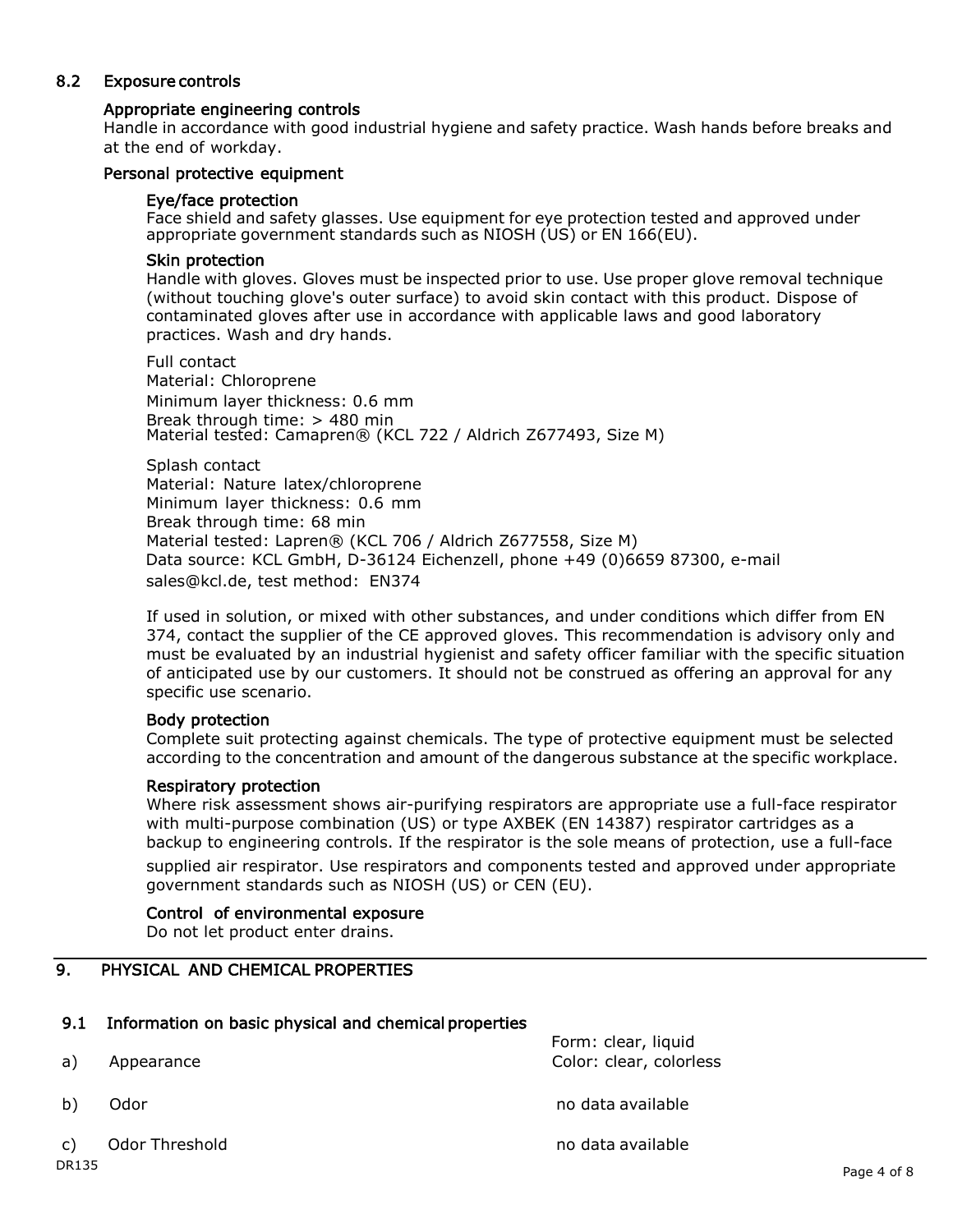| d)        | pH                                              | no data available                           |
|-----------|-------------------------------------------------|---------------------------------------------|
| e)        | Melting point/freezing point                    | $-4$ °C (24.8 °F)                           |
| $f$ )     | Initial boiling point and boiling range         | 80 °C (176 °F) at 997 hPa (748 mmHg) - lit. |
| g)        | Flash point                                     | no data available                           |
| h)        | Evaporation rate                                | >1                                          |
| i)        | Flammability (solid, gas)                       | no data available                           |
| j)        | Upper/lower flammability or explosive<br>limits | no data available                           |
| k)        | Vapor pressure                                  | no data available                           |
| $\vert$ ) | Vapor density                                   | no data available                           |
| m)        | Relative density                                | 1.505 g/cm3 at 25 °C (77 °F)                |
| n)        | Water solubility                                | yes                                         |
| $\circ)$  | Partition coefficient: n- octanol/water         | no data available                           |
| p)        | Auto-ignition temperature                       | no data available                           |
| q)        | Decomposition temperature                       | no data available                           |
| r)        | Viscosity                                       | no data available                           |
| s)        | <b>Explosive properties</b>                     | no data available                           |
| t)        | Oxidizing properties                            | no data available                           |
|           |                                                 |                                             |

# 9.2 Other safety information

no data available

# 10. STABILITY AND REACTIVITY

# 10.1 Reactivity

no data available

10.2 Chemical stability Stable under recommended storage conditions.

# 10.3 Possibility of hazardous reactions no data available

10.4 Conditions to avoid no data available

# 10.5 Incompatible materials Strong oxidizing agents, Acid chlorides, Acid anhydrides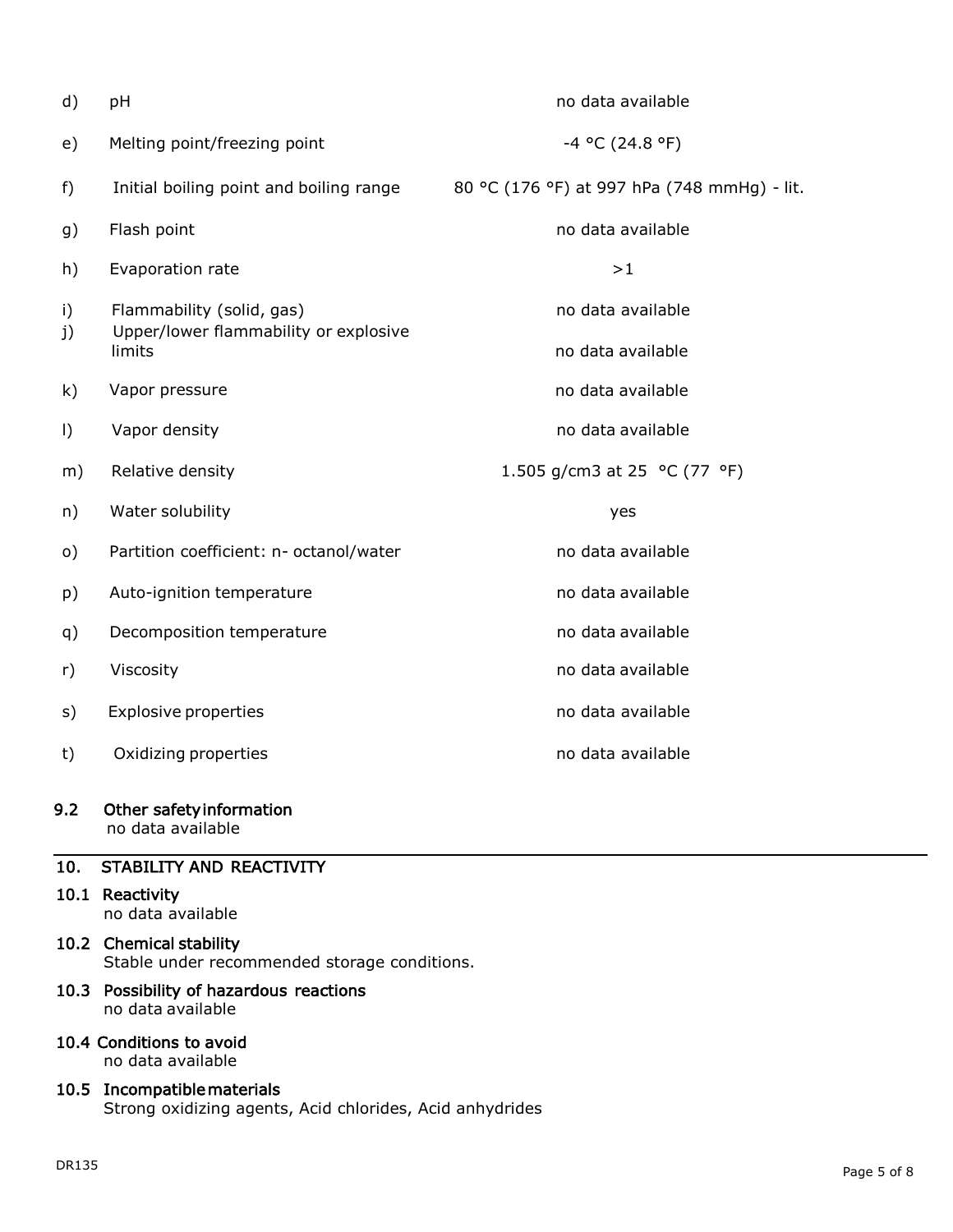#### 10.6 Hazardous decomposition products

Other decomposition products - no data available In the event of fire: see section 5

## 11. TOXICOLOGICAL INFORMATION

#### 11.1 Information on toxicological effects

Acute toxicity: no data available Dermal: no data available

#### Skin corrosion/irritation

no data available

#### Serious eye damage/eye irritation

no data available

## Respiratory or skin sensitization

no data available

#### Germ cell mutagenicity

no data available

#### **Carcinogenicity**

This material has not been classified by IARC, OSHA, ACGIH, EPA, or NTP as to its carcinogenicity, however, some studies have shown that this material may induce certain types of cancers.

- IARC: No component of this product present at levels greater than or equal to 0.1% is identified as probable, possible or confirmed human carcinogen by IARC.
- ACGIH: No component of this product present at levels greater than or equal to 0.1% is identified as a carcinogen or potential carcinogen byACGIH.
- NTP: No component of this product present at levels greater than or equal to 0.1% is identified as a known or anticipated carcinogen byNTP.
- OSHA: No component of this product present at levels greater than or equal to 0.1% is identified as a carcinogen or potential carcinogen by OSHA.

#### Reproductive toxicity

no data available

#### Specific target organ toxicity - single exposure

May cause respiratory irritation.

Specific target organ toxicity - repeated exposure no data available

#### Aspiration hazard

no data available

#### Additional Information

RTECS: UB8800000

To the best of our knowledge, the chemical, physical, and toxicological properties have not been thoroughly investigated.

#### 12. ECOLOGICAL INFORMATION

#### 12.1 Toxicity

no data available

12.2 Persistence and degradability no data available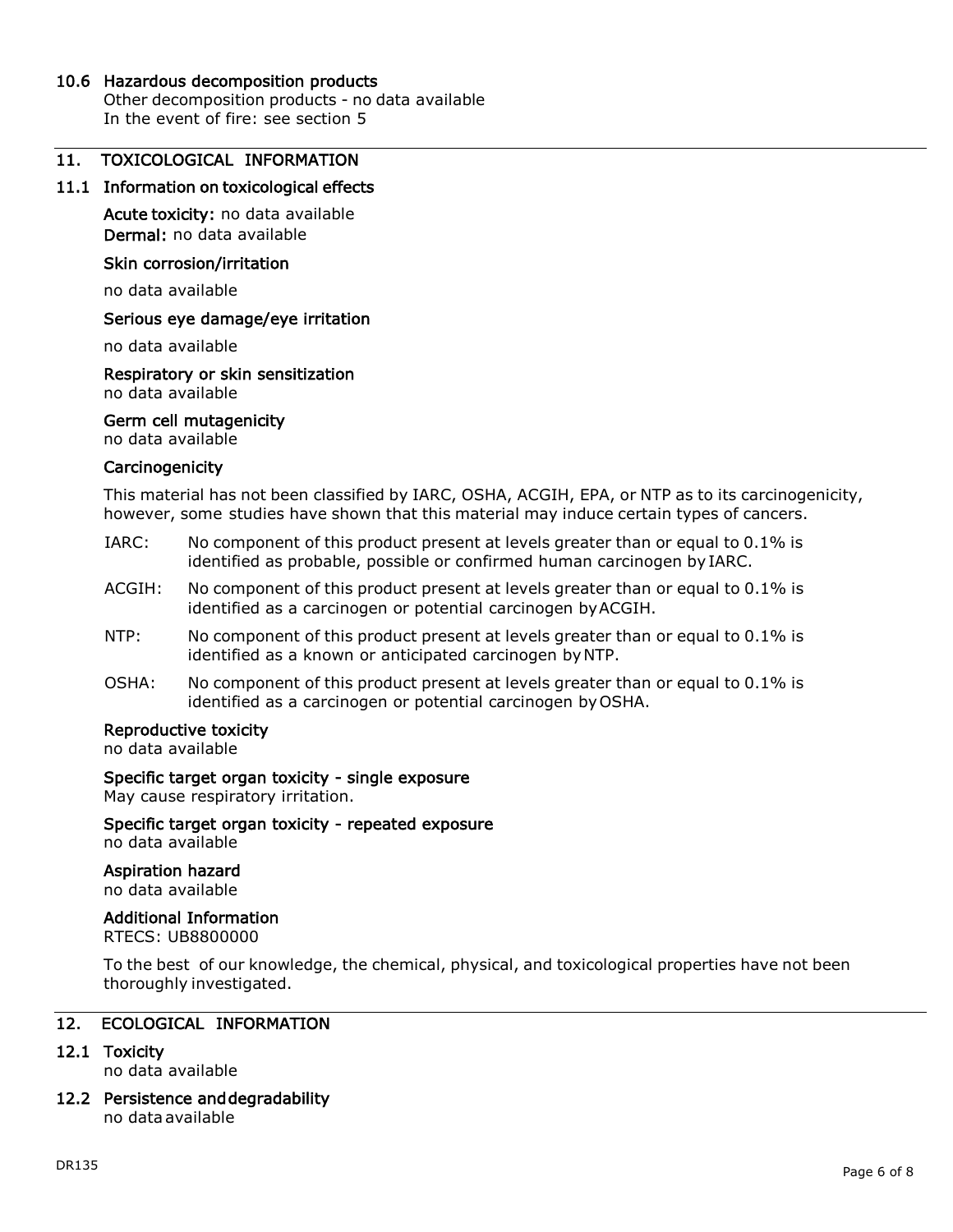# 12.3 Bioaccumulative potential

no data available

# 12.4 Mobility in soil

no data available

## 12.5 Results of PBT and vPvB assessment PBT/vPvB assessment not available as chemical safety assessment not required/not conducted

#### 12.6 Other adverse effects

no data available

#### 13. DISPOSAL CONSIDERATIONS

#### 13.1 Waste treatment methods

#### Product

Offer surplus and non-recyclable solutions to a licensed disposal company. Contact a licensed professional waste disposal service to dispose of this material.

#### Contaminated packaging

Dispose of as unused product.

#### 1. TRANSPORT INFORMATION

#### DOT (US)

UN number: 3265 Class: 8 Packing group: II Proper shipping name: Corrosive liquid, n.o.s. (Pentafluoropropanol) Marine pollutant: No Poison Inhalation Hazard: No

#### IMDG

UN number: 3265 Class: 8 Packing group: II Proper shipping name: CORROSIVE LIQUID, N.O.S. (Pentafluoropropanol) Marine pollutant: No

#### **IATA**

UN number: 3265 Class: 8 Packing group: II Proper shipping name: Corrosive liquid, n.o.s. (Pentafluoropropanol)

# 14. REGULATORY INFORMATION

#### SARA 302 Components

SARA 302: No chemicals in this material are subject to the reporting requirements of SARA Title III, Section 302.

#### SARA 313 Components

SARA 313: This material does not contain any chemical components with known CAS numbers that exceed the threshold (De Minimis) reporting levels established by SARA Title III, Section 313.

#### SARA 311/312 Hazards

Acute Health Hazard

# Massachusetts Right To Know Components

No components are subject to the Massachusetts Right to Know Act.

#### Pennsylvania Right To Know Components

| Pentafluoropropanol                | CAS-No.<br>422-64-0 |
|------------------------------------|---------------------|
| New Jersey RightTo Know Components |                     |
| Pentafluoropropanol                | CAS-No.<br>422-64-0 |